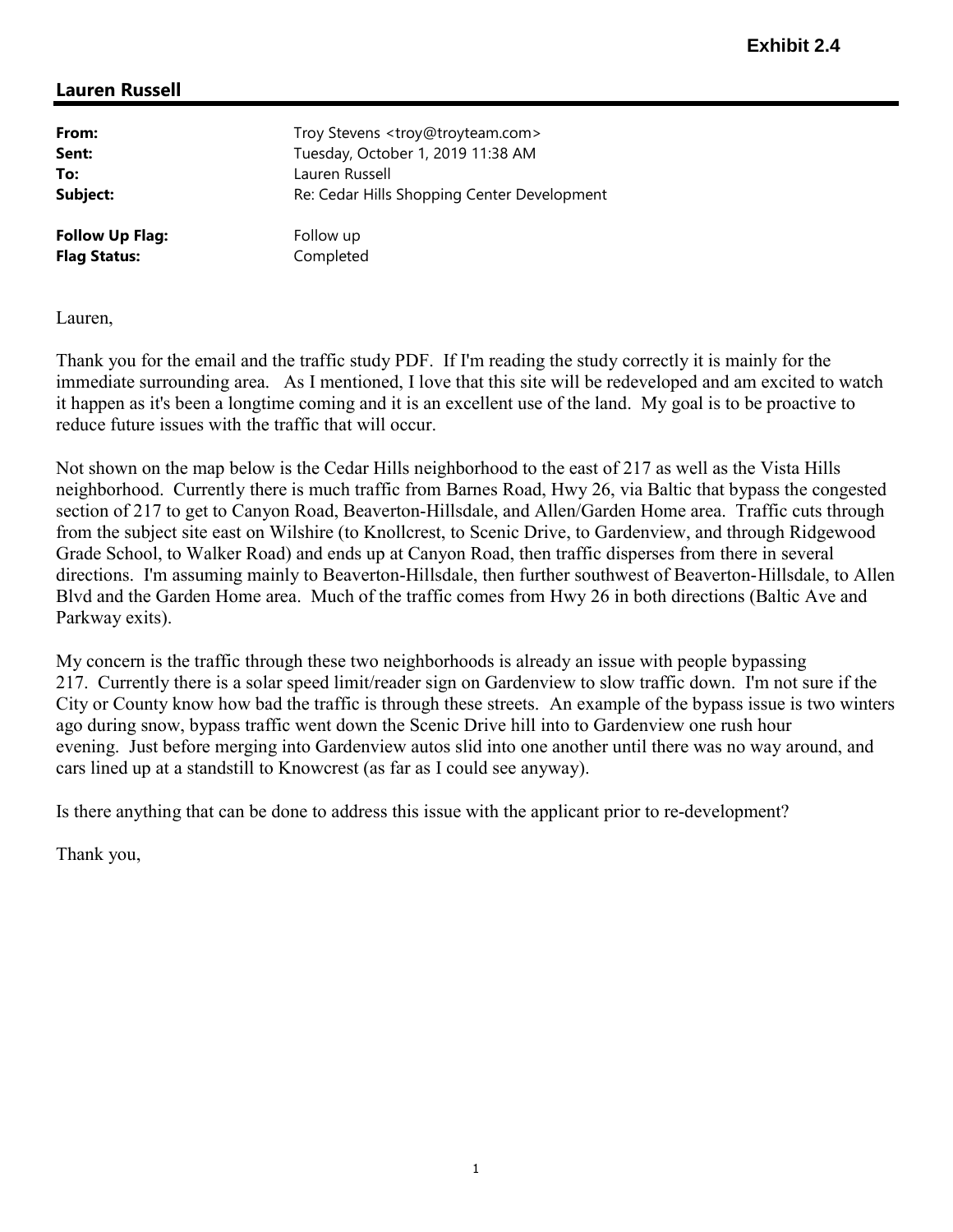## **Exhibit 2.4**



-- Troy R. Stevens (971) 230-8769

On Mon, Sep 30, 2019 at 9:15 AM Lauren Russell <latterstanding beaverton or egon.gov> wrote:

Hello Troy,

The July neighborhood meeting was convened by the applicant before they submitted their land use applications to the City and any follow up information from that meeting would have come directly from the applicant.

Now that they have submitted their land use applications, the City has a copy of all their submittal materials, which are available for inspection at no cost at City Hall and a copy of any or all the materials will be provided at reasonable cost. You can view the applicant's preliminary plan set and architectural plans on the City's website here under Cedar Hills Shopping Center at Park Way:

http://apps.beavertonoregon.gov/DevelopmentProjects/projects\_byCategory.aspx?cat=Central%20Beaverton.

As part of their application, the applicant was required to submit a transportation impact analysis, which is attached to this email. Please let me know if you have any issues opening the PDF.

If you have any additional questions or concerns, please email me directly so I can add your comments to the project record and also forward them to the applicant.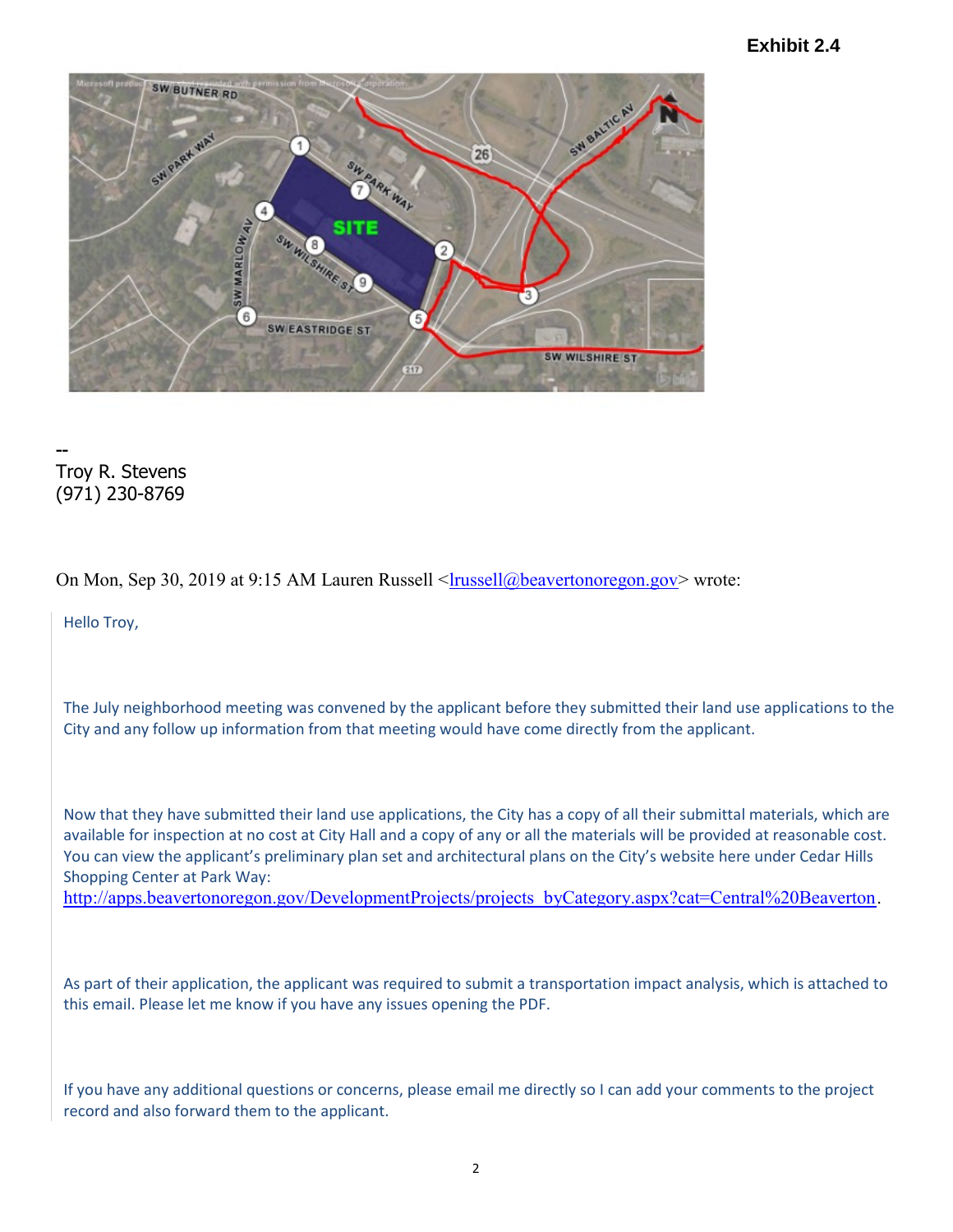Thank you,

## Lauren Russell, AICP

Associate Planner | Community Development

City of Beaverton | 12725 SW Millikan Way

PO Box 4755 | Beaverton, OR 97076

p: 503-526-3718 | www.beavertonoregon.gov



From: Troy Stevens <troy@troyteam.com> Sent: Sunday, September 29, 2019 6:26 PM To: Sierra Peterson <speterson@beavertonoregon.gov>; Lauren Russell <lrussell@beavertonoregon.gov> Cc: Stevens Troy <troystevens@comcast.net> Subject: Cedar Hills Shopping Center Development

Sierra and Russell,

On July 8th I attended the Neighborhood meeting at the Cedar Hills Recreation Center and signed in with my email address. I have not received any information or updates since, then as I thought I was told I would. Should I have received additional information?

I love the idea that this property will be redeveloped but have a serious concern of additional traffic generated that will negatively affect two neighborhoods to the east, one where I currently own a residential property and live with my family. We were told there would be an increase in traffic trips to the redeveloped property, but no details. I would like accurate information regarding the anticipated additional traffic in the immediate and surrounding areas and what, if anything can be done to help curb traffic through these neighborhoods.